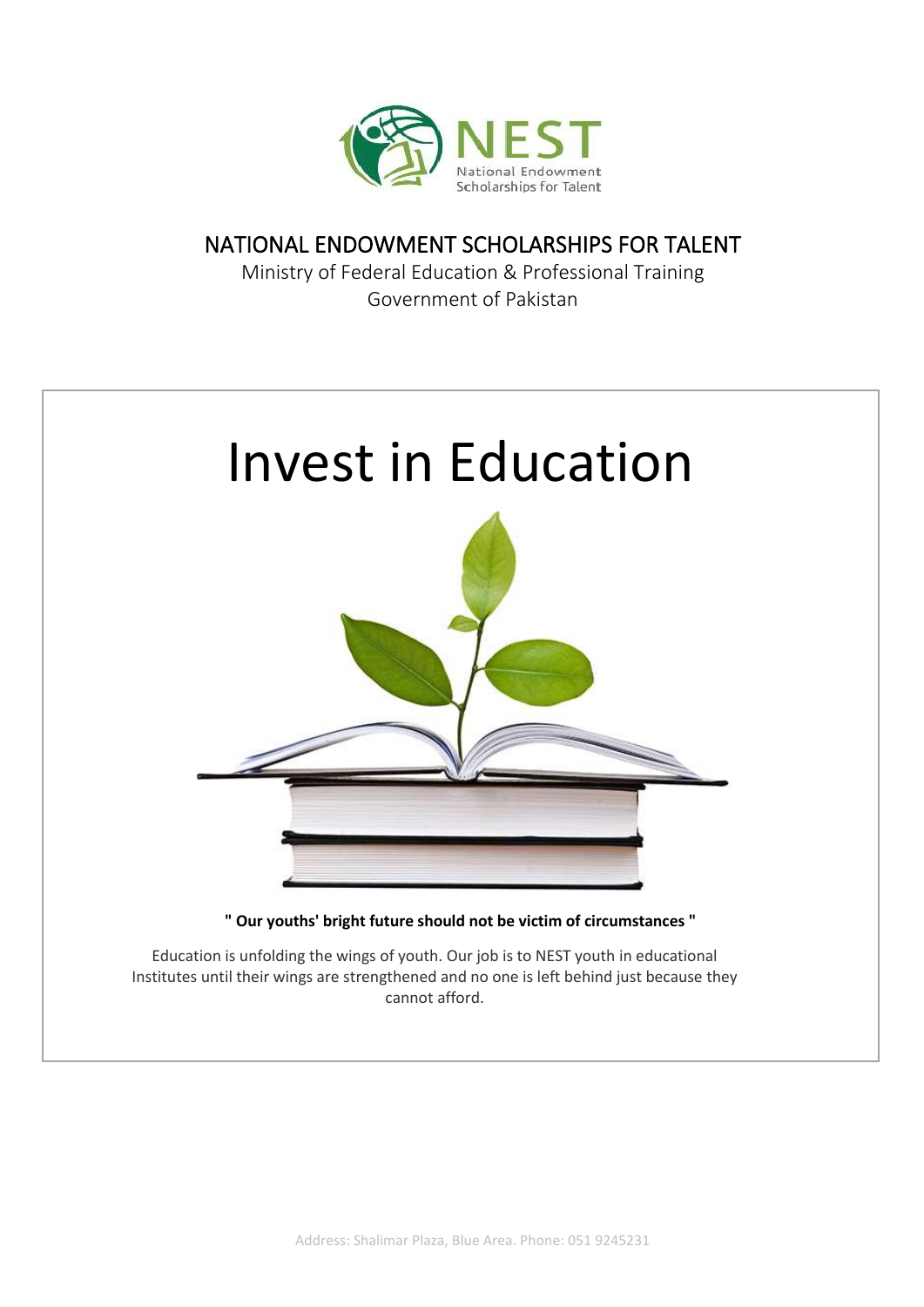

Education is the basic right of every child and a very important aspect for progress for any nation. In the modern era no nation can survive without quality education. Human resource development is the central pillar of the government policy and education plays a fundamental role towards the formation of human and social capital. Our government is investing heavily in the education sector and NEST is a huge part of this endeavour.

The President of Pakistan declared 2020 as the year of Nursing and NEST under my supervision launched Nursing Program for Bachelors as well as Masters and

PhD Scholarship Programs. Nursing being a critical field, there is a dire need to develop faculty and strengthen our institutions. We have launched 1000 scholarships in the first year at the total cost of Rs. 240 Million with additional 300 scholarships every year.

Our second initiative of providing scholarships for Arts & Culture Program was launched keeping in mind the human development aspect. Arts and Culture contributes to building local identity and pride of place. They aid the development of both social capital, which builds connections among people within communities, and bridging capital, which creates links between different communities. We have launched 300 scholarships in the first year at the total cost of Rs. 64 Million with additional 300 scholarships every year.

Furthermore, I would like to congratulate the entire NEST team for such a remarkable achievement by truly implementing our initiatives.

Our government is determined to see the prosperous future of our Young generation, through transforming our Initiative of Nesting through Education.

### MR[. SHAFQAT MAHMOOD](https://twitter.com/shafqat_mahmood)

Federal Minister for Federal Education and Professional Training, and National History and Literary Heritage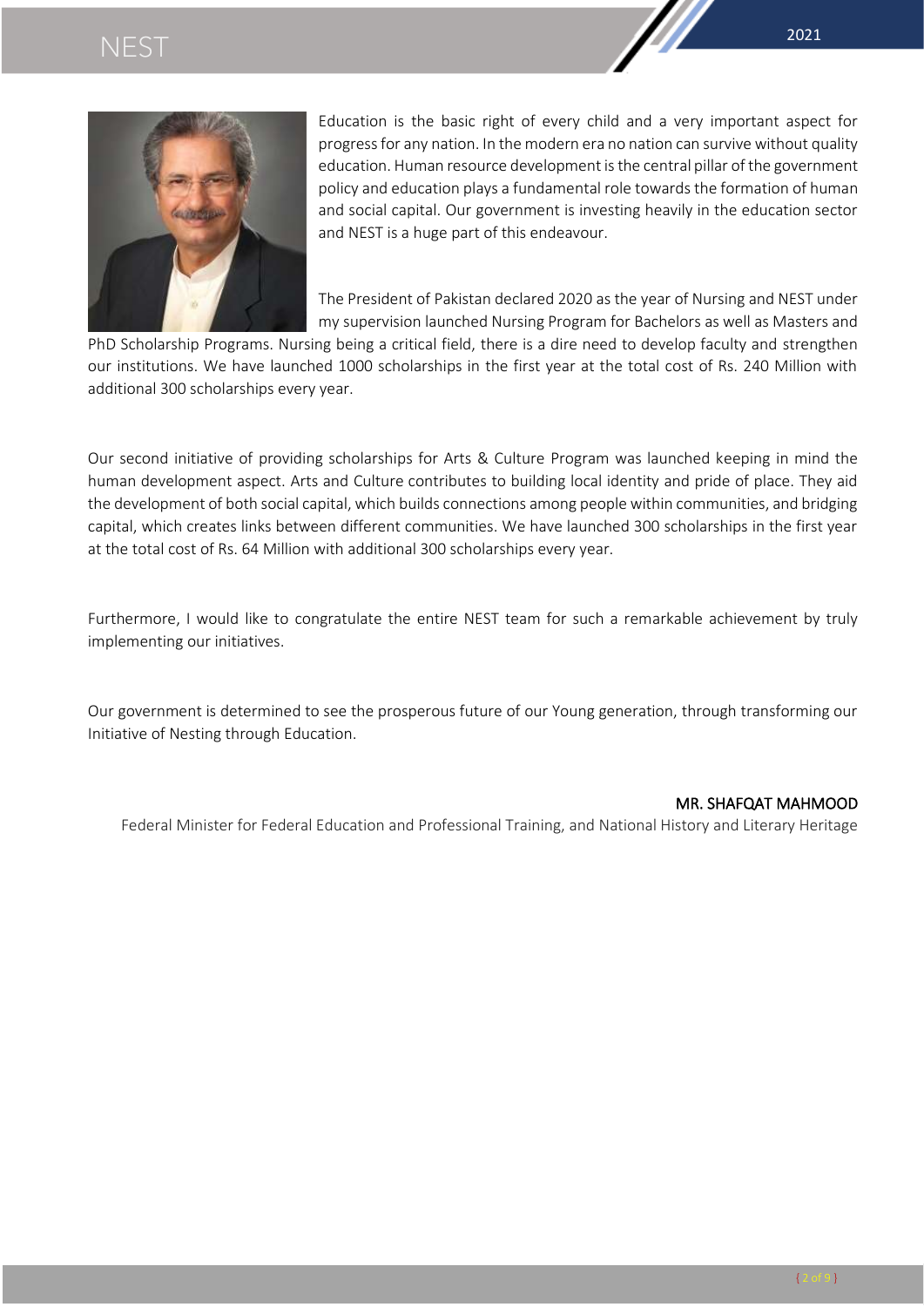

National Endowment Scholarship for Talent (NEST) is a company incorporated under section 42 of Company's Act 2017 working under:

Fund



Ministry of Federal Education & Professional Training

How we About<br>Operate NEST How we<br>Operate

NEST provide opportunity to invest in Education / Scholarships through Endowment Fund in sustainable mechanism

#### NEST generates revenue from its Endowment fund to achieve its objectives: Ī

So far Endowment Fund of Rs 5.2 Billion invested and realised the profit over 1559 Million for scholarships and operational expenditure. We invests in Term Deposit Certificates (TDR), which is considered the safest available investment at competitive rates provided by top banks of Pakistan. יי<br>י  $\overline{\phantom{a}}$ 

- To provide scholarships to needy and talented students
- To provide vertical mobility to the most vulnerable segments of Society and to eradicate poverty.







**Objectives** 

NEST Structure Objectives **JEST Structure** 

.<br>Donors i

ï

Disburse Scholarship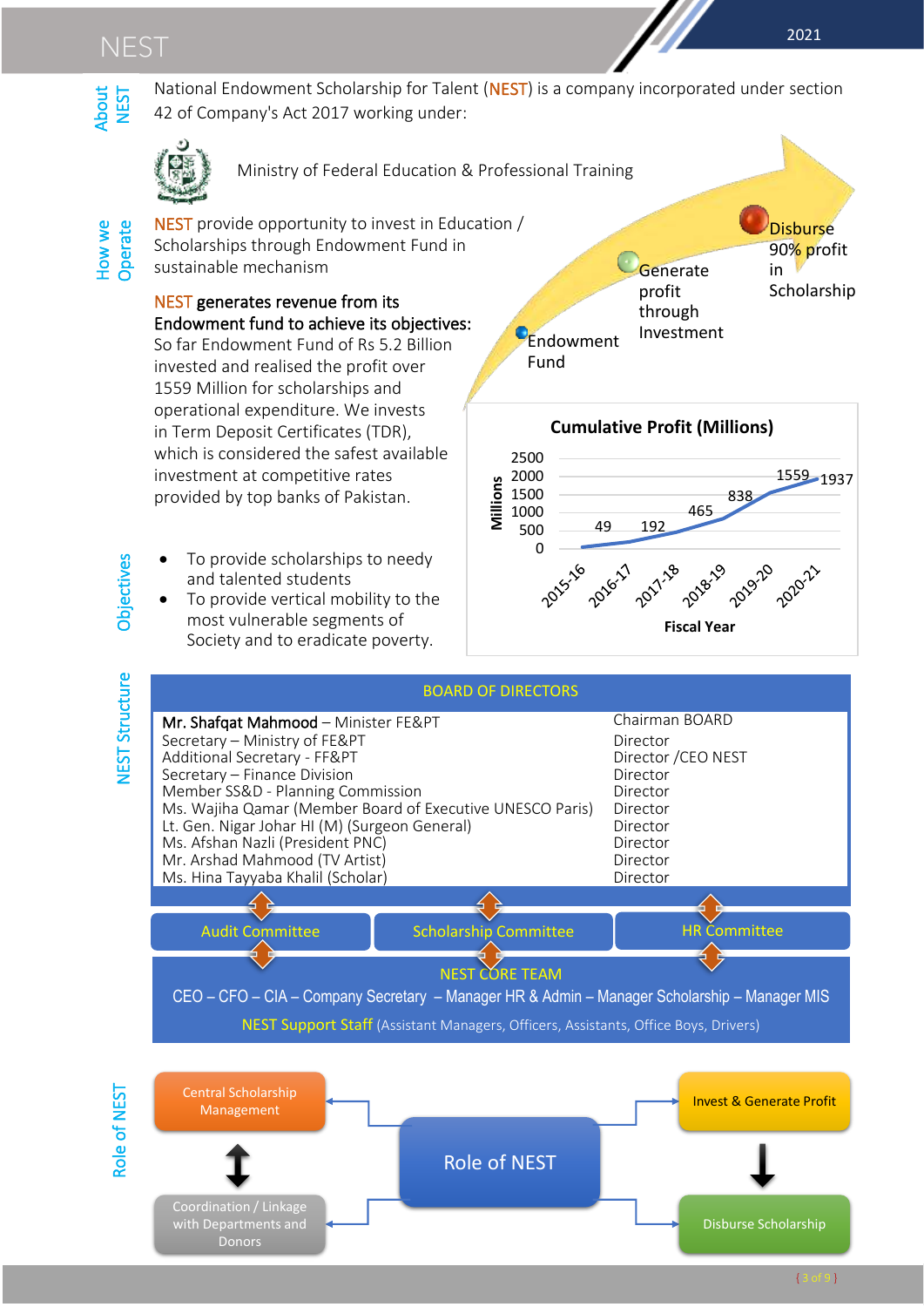## CURRENT SCHOLARSHIP INITIATIVES



Under the leadership and guidance of Hon'ble Minister M/o FE&PT, NEST embarked on a new vision to make a considerable difference in the society by adopting targeted approach in Niche Areas that required critical funding and were neglected previously

### NEW SCHOLARSHIP PROGRAMS LAUNCHED IN 2020

- 1. NURSING SCHOLARSHIPS
- 2. ARTS & CULTURE SCHOLARSHIPS



### **1. NURSING SCHOLARSHIPS PROGRAM** Background

Pakistan is far below the critical level for Human Resources for Health (HRH), being amongst the most HRH deprived countries of the world. Health system in Pakistan remains beset by a growing nursing workforce crisis, yet demand from abroad for providing skilled Nurses remains high with every passing year.

Also, in order to upgrade the current Nursing Institutes, greater number of Masters and PhD in Nursing are required.

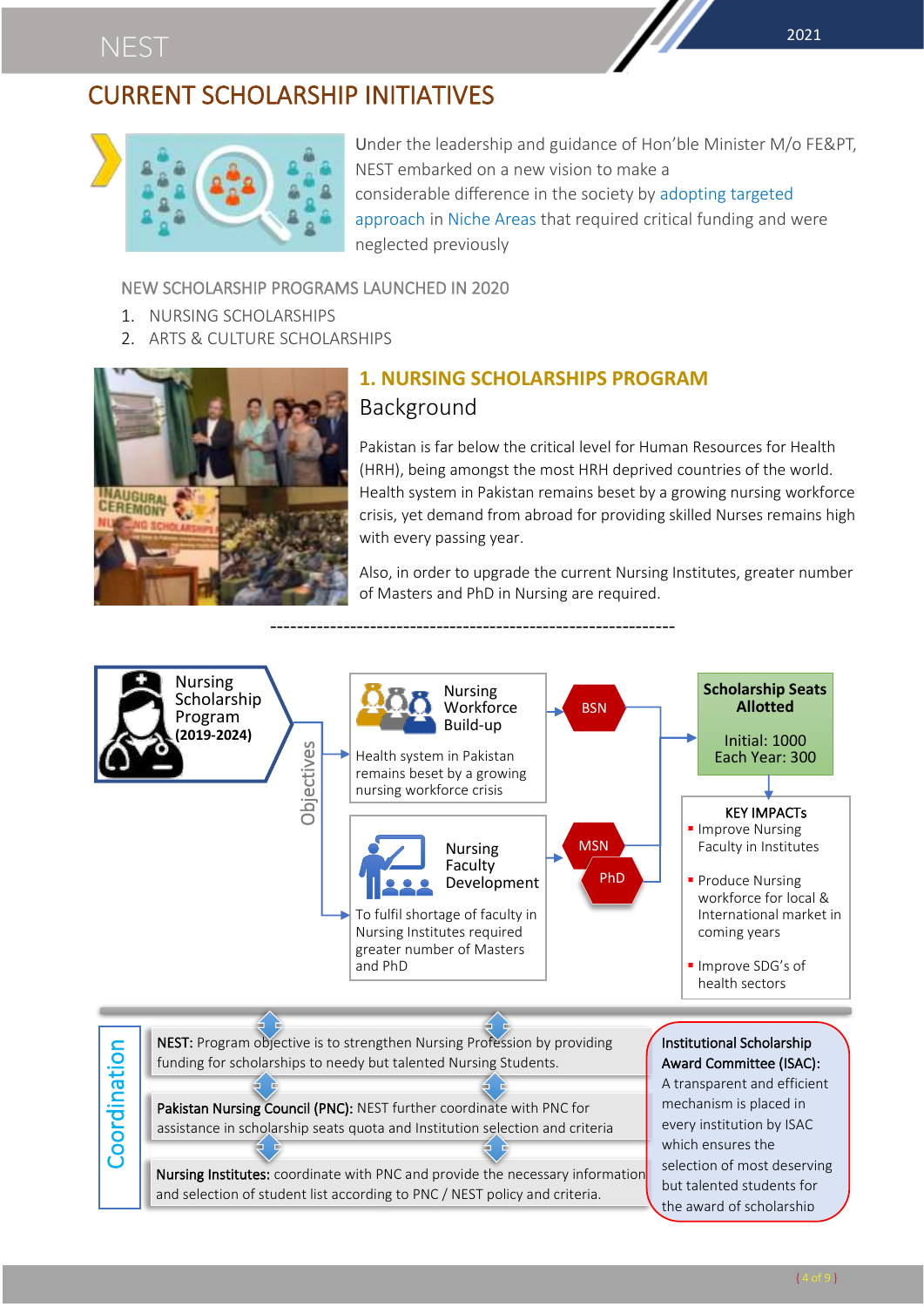

### 2. ARTS & CULTURE SCHOLARSHIPS Background

This program was launched to promote Arts & Culture in Pakistan, including diverse fields like Film, Theatre, Visual Arts, Production & Textile design. Study in the arts is integral to our society. They are a part of the cultural heritage of every human being. The arts are what make us most human, most complete as people.

Currently very limited number of scholarships available in the field of Arts & Culture, therefore this is the first time in Pakistan scholarship program has been specifically designed for the students of Arts & Design.

We aim to support artists in the disciplines of Visual Arts, Musicology, Film and TV, Product Design, Ceramics Design, Theatre, Textile Design, Interior Design and Cultural Studies.



### ABOUT INSTITUTIONAL SCHOLARSHIP AWARD COMMITTEE (ISAC)

### Constitute of ISAC

Chairperson: Vice Chancellor/Head of the institute Convener of Committee: Focal Person of Institute Three Members: Dean/ Professors Member: Eminent person from Community

- 1. Scholarship Facilitation Office (SFO) of Partner Institute receive applications & validate the documents
- 2. SFO presents the cases before ISAC which would ensure impartiality and transparency
- 3. Then students interviewed by ISAC to ensure the authenticity of the information and to cross check the data provided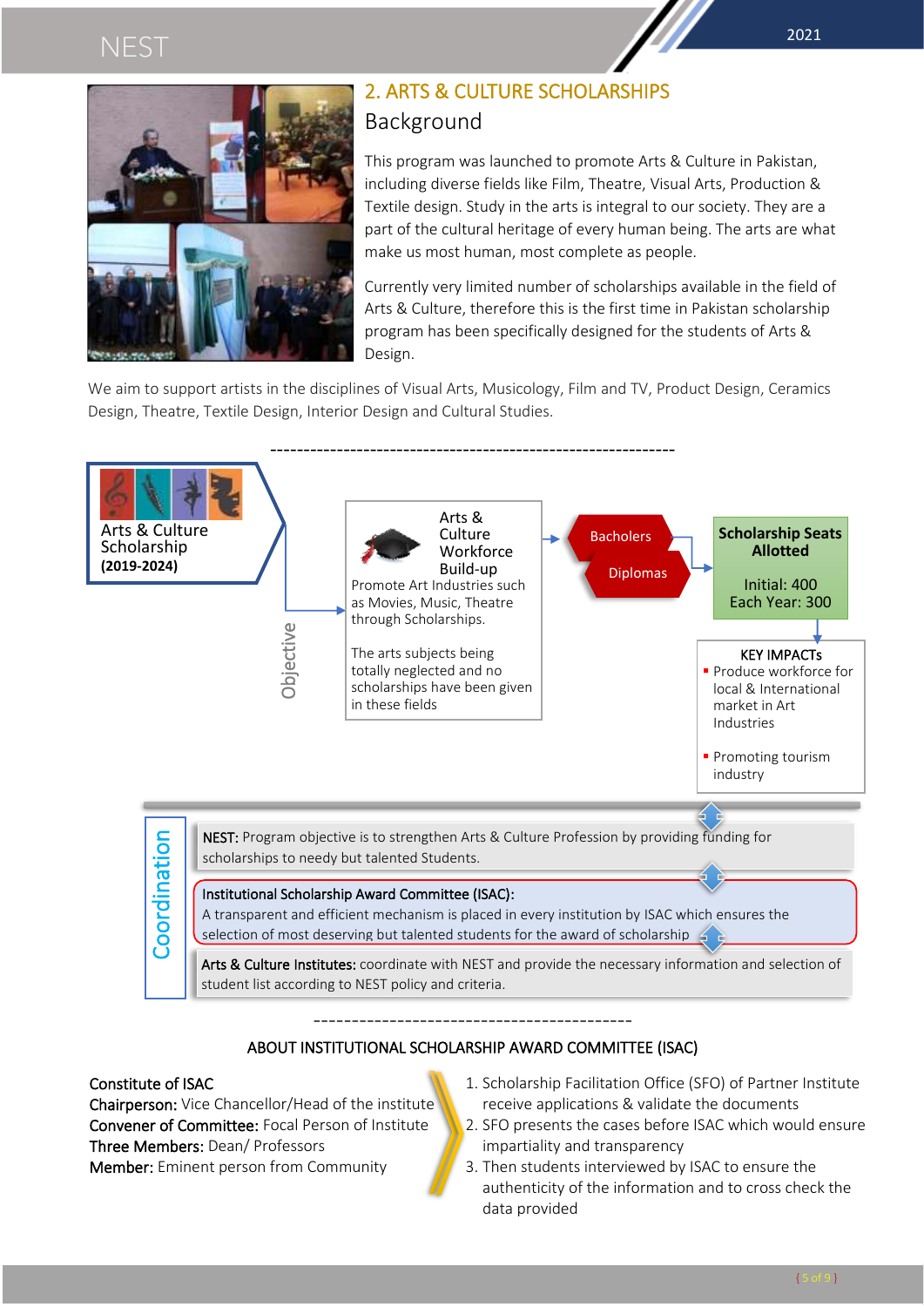## SELECTION, COMPLIANCE & MONITORING of Scholarship

### Selection Criteria

- The selection of a candidate is linked to neediness of the candidate as determined from the financial background of his / her family by the ISAC.
	- Father / guardian status and occupation
	- Total earning hands and total monthly income of the family.
	- Total income and capacity to pay the dues
	- Total siblings studying in govt. or private institutes and their monthly total fee
	- Total estimated expenditure of the family
- **Priority** 
	- Priority will be given to students from deprived, war effected, backward and least developed districts
	- Priority given to orphans, disable and single parent students
	- Students good academic record and commitment towards study
- Not availing any other educational scholarship during the current academic year

### **Compliance**

After the student secures a seat based on the above Selection Criteria/Policy, NEST releases one year tuition fee along with hostel fee (where required). Further payments are released to the students after verification of the following information:

- 75% Attendance
- 60% Academic Performance

In case of failure of student in obtaining at least 60 % marks, the instalment will be withheld until he improves his grades and secure at least 60% marks.

In case of failure of 75% attendance the installment will be withheld or the focal person from institution provides sound reasons acceptable by the institute of his / her absence duration

### Monitoring & Evaluation

To monitor and evaluate the following indicators after the disbursement made to the beneficiaries:

### *Indicator*

- Full payment received
- Amount Utilized for Education

### *Sampling*

- 20% Random Districts will be selected from each Region / Province
- 10% of the beneficiaries selected from the Random Selected Districts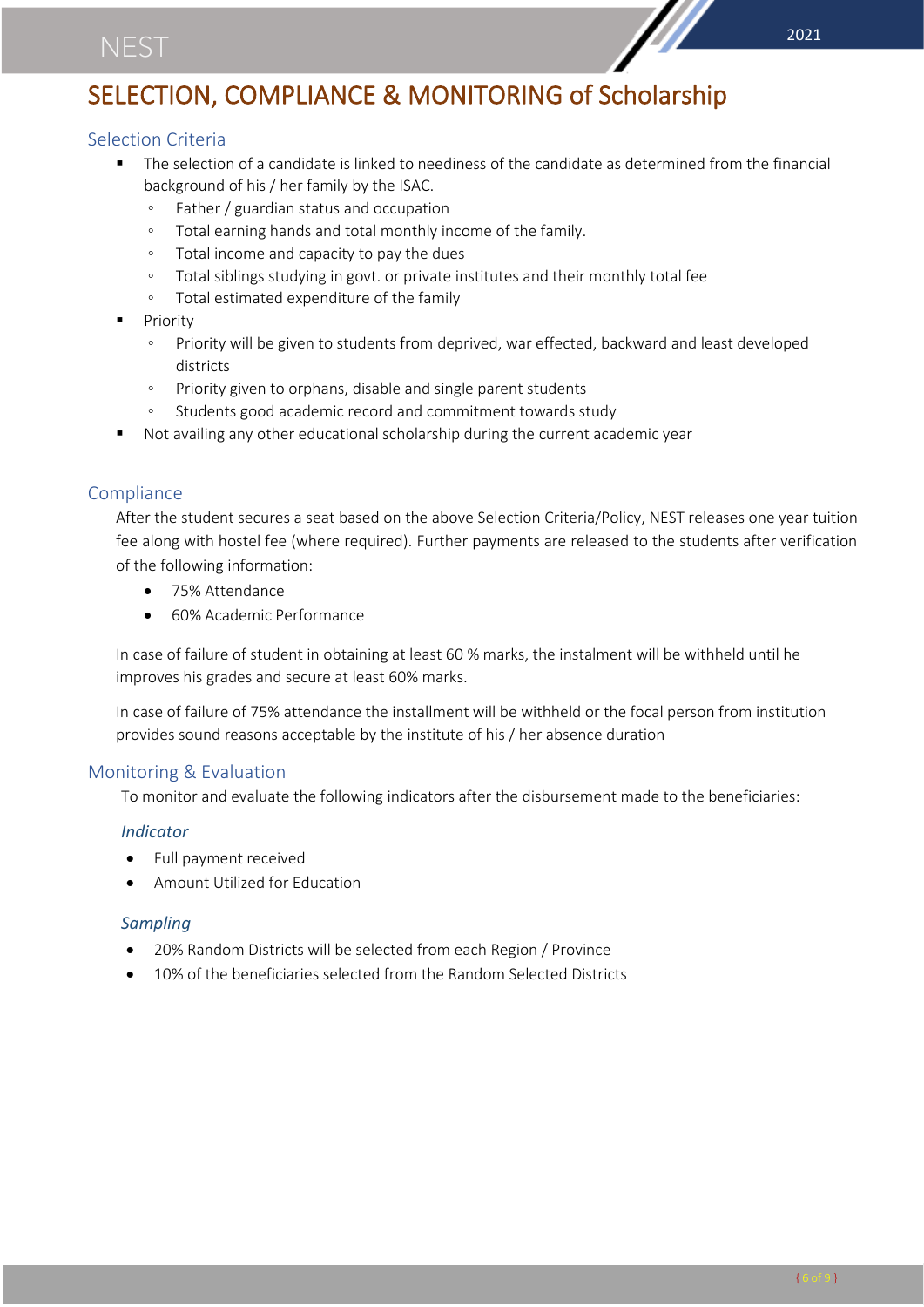### STUDENTS TESTIMONIALS

### Hina Khan: Semester 4th Generic BSN, Royal College of Nursing Swat



It is very difficult for a female student to pursue her career and get high education in a society with limited financial and societal support. Receiving NEST Scholarship for talent made this dream a reality. Now, I can study without thinking of my financial limitations. This

scholarship empowered me to become an ambassador for the higher education for females.

### Zia Ud Din: Semester 4<sup>th</sup> Generic BSN, Royal College of Nursing Swat



Despite of financial limitations and belong to a backward area of Dir upper, my father was struggling hard to meet the expenses of my education. It was a big barrier in my career to become a nurse. With NEST Scholarship for nursing, my dream to become a professional

nurse and serve the humanity is becoming a reality. This scholarship motivates me to help others and serve my homeland in future just like I am being helped.

### Shabir Ahmad: Semester 1st Generic BSN, Royal College of Nursing Swat



Belonging to a poor family and a dream to get higher education in nursing was the two things that always contrast each other. To pursue my dream, I used to work as a daily wager in a factory to meet my financial needs for my education. I always used to think of a way out for it. I also took loans for my

semester fee. Now after receiving NEST Scholarship for nursing, I am free from all the financial worries. The hope of completing my studies is now certain. I am now giving all my time to study and become a professional nurse.

### Muhammad Anees: Semester 1st Generic BSN, Royal College of Nursing Swat



Being an Orphan and an elder child of the family, it was never easy to get higher education. With the help of this scholarship, my mother and myself are now free from all kinds of worries related to my education. I am now focusing on my education and success so that I can be a helping

hand for my family and the society. Thanks to the NEST Scholarship and the Royal College of Nursing Swat for giving us hope and support that someone is still there for us to support us.

### Khushnuma: Semester 1<sup>st</sup> Generic BSN, Royal College of Nursing Swat



My brother is a daily wager and my father is a patient of stroke. In this situation, I was not able to manage the financial needs of my education. Initially, I was supported by the Royal College of Nursing Swat and they did not charge me any fee.

But living in the hostel and other expenses was a major challenge for me. Now with NEST scholarship, I am very happy and feeling lucky on getting the scholarship to complete my studies. Soon, I will be a bread earner for my family and will support my younger siblings' education.

### Muhammad Abdullah: MScN, Aga Khan University School of Nursing and Midwifery

Receiving the NEST scholarship for my Master's



degree in Nursing has been life-changing for me! I was always passionate about nursing and wanted to pursue a graduate degree to gain specialization in nursing research and academia. This scholarship has enabled me to fulfil that passion without the anxiety of student loans

and financial burden so I can focus on my studies and put all my energies into helping advance nursing in Pakistan.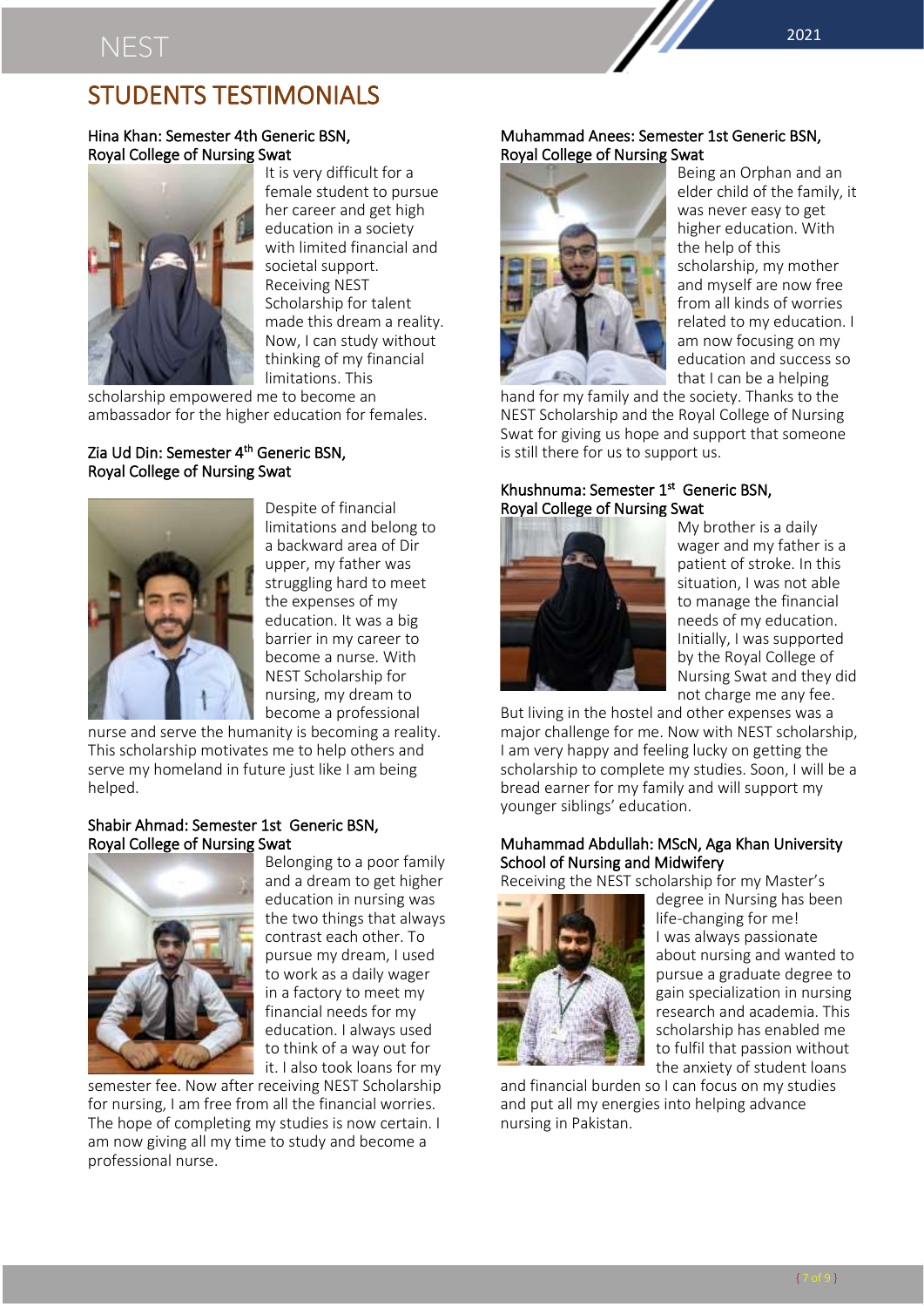## JOING HANDS IN SCHOLARSHIP OPPORTUNITIES

### Support in Nursing Scholarship

According to the Human Resources for Health Vision of the Government of Pakistan 2018, there were 205,152 doctors and 104,046 nurses (including midwives and lady health visitors) in the country comprising a population of 207.775 million in 2017. While ideally, there should be 4 nurses for each doctor, in Pakistan the relationship has been virtually reversed with two doctors for each nurse. It necessarily follows that the number of nurses produced so far amount only to an eighth or less of our genuine and legitimate requirements. Furthermore, with the current pace of production, the gap will further widen in coming years.

Pakistan targets is 900,000 nurses by 2030. The current annual production is round 15,000 while it needs to be increase to 70,000. However, Pakistan at current rate, by 2030 we will be only able to reach 298,529 nurses, assuming no attrition, no drop out and no migration.

NEST therefore aims to provide support to the Nursing Sector to fill up this gap and training 10,000 more Nurses in BSc Nursing Program is need to meet the target for which additional faculty having Masters and PhD degree are required.

### Support in Arts & Culture Scholarship

Creative art has the strength to portray human feelings. It is not limited to paintings and sketches, but it portrays the whole society through variety of means and disciplines. Unfortunately,

### **'Our arts have been ignored consistently '**

Currently no offering Arts and Culture scholarships in Pakistan, and those who are offering scholarships are very limited. Therefore, it's a dire need in order to promote Arts and Culture in Pakistan we need to provide sufficient scholarships.

Therefore, to achieve this we require additional support from our worthy donors. By providing us with \*funding for one slot, you ensure the future of not only one student but his/her whole family and impact of his/her contribution for Pakistan.

|                | <b>Per Slot Cost Estimation</b> |                          |                                |
|----------------|---------------------------------|--------------------------|--------------------------------|
| Scholarship    | Average Annual                  | Average total cost for 2 | Average total cost for 4 Years |
| Program        | Cost (RS)                       | Years Program (RS)       | Program (RS)                   |
| Arts & Culture | 200.000                         | 400,000                  | 800,000                        |
| <b>Nursing</b> | 250,000                         | 500,000                  | 100,000                        |

NEST plans to achieve the target of providing 2000 scholarships every year to the talented but deserving students. Join hands with us in this noble cause by providing financial support to these talented students of Pakistan ad help them stand on their feet.